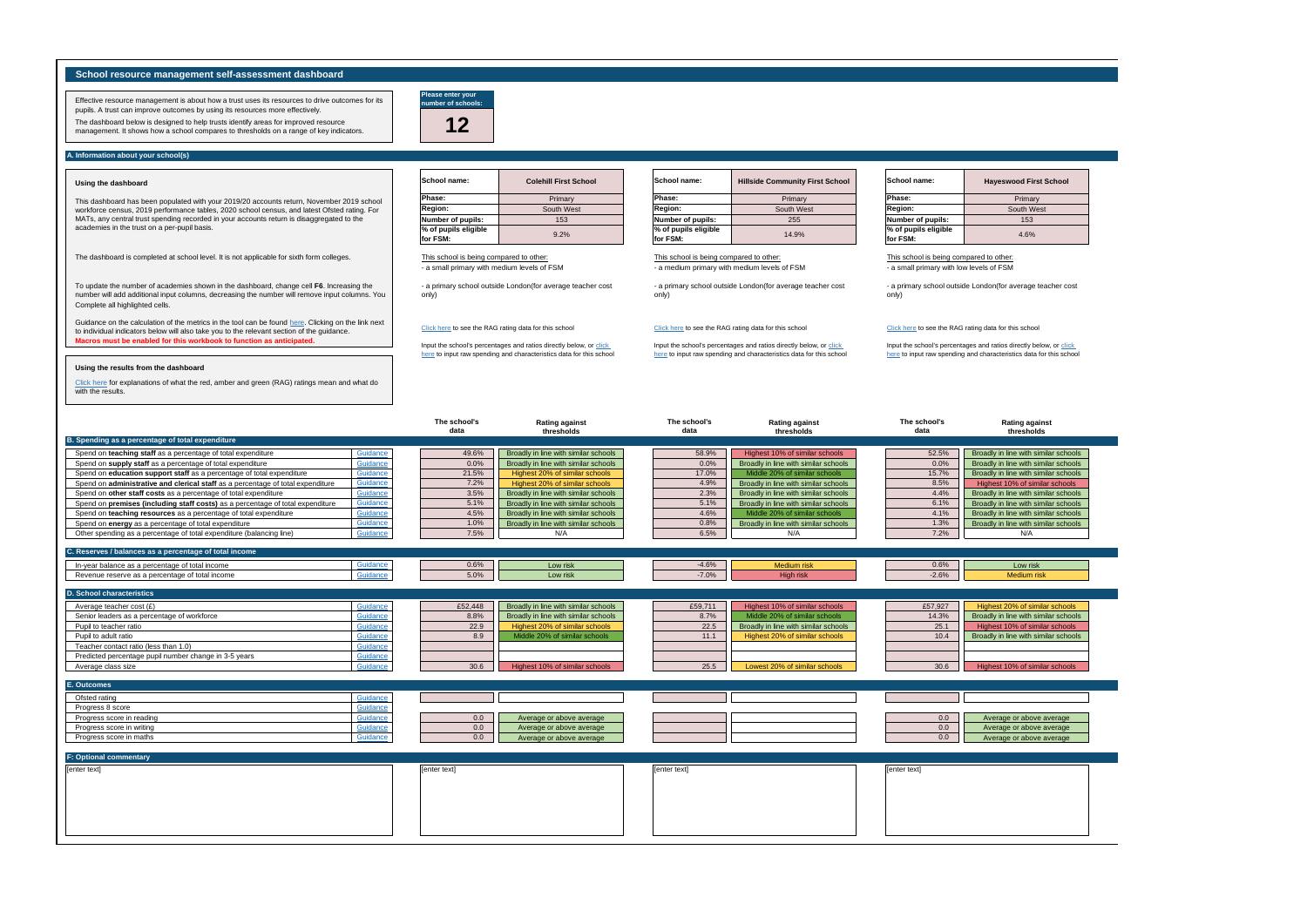**Macros must be enabled for this workbook to function as anticipated.** [Guidance on the calculation of the metrics in the tool can be found](https://www.gov.uk/government/publications/school-resource-management-self-assessment-tool/dashboard-support-notes) [here. Clicking on th](https://www.gov.uk/government/publications/school-resource-management-self-assessment-tool/dashboard-support-notes)e link next [to individual indicators below will also take you to the relevant section of the guidance.](https://www.gov.uk/government/publications/school-resource-management-self-assessment-tool/dashboard-support-notes)

To update the number of academies shown in the dashboard, change cell **F6**. Increasing the number will add additional input columns, decreasing the number will remove input columns. You Complete all highlighted cells.

Effective resource management is about how a trust uses its resources to drive outcomes for its pupils. A trust can improve outcomes by using its resources more effectively. The dashboard below is designed to help trusts identify areas for improved resource

management. It shows how a school compares to thresholds on a range of key indicators.

# **School resource management self-assessment dashboard**

# **Using the dashboard**

This dashboard has been populated with your 2019/20 accounts return, November 2019 school workforce census, 2019 performance tables, 2020 school census, and latest Ofsted rating. For MATs, any central trust spending recorded in your accounts return is disaggregated to the academies in the trust on a per-pupil basis.

## **A. Information about your school(s)**

## **[Using the results from the dashboard](https://www.gov.uk/government/publications/school-resource-management-self-assessment-tool/dashboard-support-notes)**

[Click here for explanations of what the red, amber and green \(RAG\) ratings mean and](https://www.gov.uk/government/publications/school-resource-management-self-assessment-tool/dashboard-support-notes) what do [with the results.](https://www.gov.uk/government/publications/school-resource-management-self-assessment-tool/dashboard-support-notes)

This school is being compared to other: - a medium primary with medium levels of FSM

Input the school's percentages and ratios directly below, or click here to input raw spending and characteristics data for this school

The dashboard is completed at school level. It is not applicable for sixth form colleges.

Input the school's percentages and ratios directly below, or click here to input raw spending and characteristics data for this school

Input the school's percentages and ratios directly below, or click here to input raw spending and characteristics data for this school

| B. Spending as a percentage of total expenditure                                |          | The school's<br>data | <b>Rating against</b><br>thresholds  | The school's<br>data | <b>Rating against</b><br>thresholds  |              | The school's<br>data | <b>Rating again</b><br>thresholds |
|---------------------------------------------------------------------------------|----------|----------------------|--------------------------------------|----------------------|--------------------------------------|--------------|----------------------|-----------------------------------|
| Spend on teaching staff as a percentage of total expenditure                    | Guidance | 52.0%                | Broadly in line with similar schools | 45.8%                | Middle 20% of similar schools        |              | 44.1%                | Broadly in line with sim          |
| Spend on supply staff as a percentage of total expenditure                      | Guidance | 0.0%                 | Broadly in line with similar schools | 0.0%                 | Broadly in line with similar schools |              | 0.0%                 | Broadly in line with sim          |
| Spend on education support staff as a percentage of total expenditure           | Guidance | 20.3%                | Highest 20% of similar schools       | 25.1%                | Highest 10% of similar schools       |              | 28.6%                | Highest 10% of simila             |
| Spend on administrative and clerical staff as a percentage of total expenditure | Guidance | 5.0%                 | Broadly in line with similar schools | 5.2%                 | Broadly in line with similar schools |              | 6.5%                 | Highest 20% of simila             |
| Spend on other staff costs as a percentage of total expenditure                 | Guidance | 4.5%                 | Broadly in line with similar schools | 4.4%                 | Broadly in line with similar schools |              | 4.8%                 | Broadly in line with sim          |
| Spend on premises (including staff costs) as a percentage of total expenditure  | Guidance | 6.5%                 | Broadly in line with similar schools | 9.2%                 | Broadly in line with similar schools |              | 4.8%                 | Broadly in line with sim          |
| Spend on teaching resources as a percentage of total expenditure                | Guidance | 4.0%                 | Broadly in line with similar schools | 4.5%                 | Broadly in line with similar schools |              | 3.6%                 | Broadly in line with sim          |
| Spend on energy as a percentage of total expenditure                            | Guidance | 1.2%                 | Broadly in line with similar schools | 0.9%                 | Broadly in line with similar schools |              | 0.7%                 | Broadly in line with sim          |
| Other spending as a percentage of total expenditure (balancing line)            | Guidance | 6.5%                 | N/A                                  | 5.1%                 | N/A                                  |              | 6.8%                 | N/A                               |
| C. Reserves / balances as a percentage of total income                          |          |                      |                                      |                      |                                      |              |                      |                                   |
| In-year balance as a percentage of total income                                 | Guidance | 2.3%                 | Low risk                             | 3.5%                 | Low risk                             |              | $-3.8%$              | <b>Medium</b> risk                |
| Revenue reserve as a percentage of total income                                 | Guidance | 21.2%                | Low risk                             | 4.8%                 | Low risk                             |              | 9.0%                 | Low risk                          |
|                                                                                 |          |                      |                                      |                      |                                      |              |                      |                                   |
| <b>D. School characteristics</b>                                                |          |                      |                                      |                      |                                      |              |                      |                                   |
| Average teacher cost (£)                                                        | Guidance | £50,737              | Middle 20% of similar schools        | £46,773              | Broadly in line with similar schools |              | £54,248              | Broadly in line with sim          |
| Senior leaders as a percentage of workforce                                     | Guidance | 10.6%                | Broadly in line with similar schools | 8.8%                 | Broadly in line with similar schools |              | 6.6%                 | Broadly in line with sim          |
| Pupil to teacher ratio                                                          | Guidance | 23.4                 | Broadly in line with similar schools | 20.9                 | Broadly in line with similar schools |              | 29.9                 | Highest 10% of simila             |
| Pupil to adult ratio                                                            | Guidance | 10.8                 | Middle 20% of similar schools        | 8.5                  | Broadly in line with similar schools |              | 10.3                 | Broadly in line with sim          |
| Teacher contact ratio (less than 1.0)                                           | Guidance |                      |                                      |                      |                                      |              |                      |                                   |
| Predicted percentage pupil number change in 3-5 years                           | Guidance |                      |                                      |                      |                                      |              |                      |                                   |
| Average class size                                                              | Guidance | 30.5                 | Highest 20% of similar schools       | 29.0                 | Highest 10% of similar schools       |              | 28.3                 | Middle 20% of simila              |
| E. Outcomes                                                                     |          |                      |                                      |                      |                                      |              |                      |                                   |
| Ofsted rating                                                                   | Guidance |                      |                                      |                      |                                      |              |                      |                                   |
| Progress 8 score                                                                | Guidance |                      |                                      |                      |                                      |              |                      |                                   |
| Progress score in reading                                                       | Guidance | 0.0                  | Average or above average             | 0.0                  | Average or above average             |              |                      |                                   |
| Progress score in writing                                                       | Guidance | 0.0                  | Average or above average             | 0.0                  | Average or above average             |              |                      |                                   |
| Progress score in maths                                                         | Guidance | 0.0                  | Average or above average             | 0.0                  | Average or above average             |              |                      |                                   |
| <b>F: Optional commentary</b>                                                   |          |                      |                                      |                      |                                      |              |                      |                                   |
|                                                                                 |          |                      |                                      |                      |                                      |              |                      |                                   |
| [enter text]                                                                    |          | [enter text]         |                                      | [enter text]         |                                      | [enter text] |                      |                                   |
|                                                                                 |          |                      |                                      |                      |                                      |              |                      |                                   |
|                                                                                 |          |                      |                                      |                      |                                      |              |                      |                                   |
|                                                                                 |          |                      |                                      |                      |                                      |              |                      |                                   |
|                                                                                 |          |                      |                                      |                      |                                      |              |                      |                                   |
|                                                                                 |          |                      |                                      |                      |                                      |              |                      |                                   |

| School name:                     | <b>Verwood Church of England First</b><br>School |
|----------------------------------|--------------------------------------------------|
| Phase:                           | Primary                                          |
| Region:                          | South West                                       |
| Number of pupils:                | 311                                              |
| % of pupils eligible<br>for FSM: | 9.3%                                             |



| <b>Merley First School</b> | School name:                     | St John's Church of England First<br>School, Wimborne | School name:                     | <b>Verwood Church of Er</b><br>School |
|----------------------------|----------------------------------|-------------------------------------------------------|----------------------------------|---------------------------------------|
| Primary                    | <b>Phase:</b>                    | Primary                                               | Phase:                           | Primary                               |
| South West                 | <b>Region:</b>                   | South West                                            | Region:                          | South West                            |
| 305                        | Number of pupils:                | 145                                                   | Number of pupils:                | 311                                   |
| 6.2%                       | % of pupils eligible<br>for FSM: | 20.0%                                                 | % of pupils eligible<br>for FSM: | 9.3%                                  |
|                            |                                  |                                                       |                                  |                                       |

- a primary school outside London(for average teacher cost only)

Click here to see the RAG rating data for this school

This school is being compared to other: - a small primary with medium levels of FSM

- a primary school outside London(for average teacher cost only)

#### Click here to see the RAG rating data for this school

| School name:                     | <b>Merley First School</b> |
|----------------------------------|----------------------------|
| Phase:                           | Primary                    |
| Region:                          | South West                 |
| Number of pupils:                | 305                        |
| % of pupils eligible<br>for FSM: | 6.2%                       |

This school is being compared to other: - a medium primary with low levels of FSM

- a primary school outside London(for average teacher cost only)

#### Click here to see the RAG rating data for this school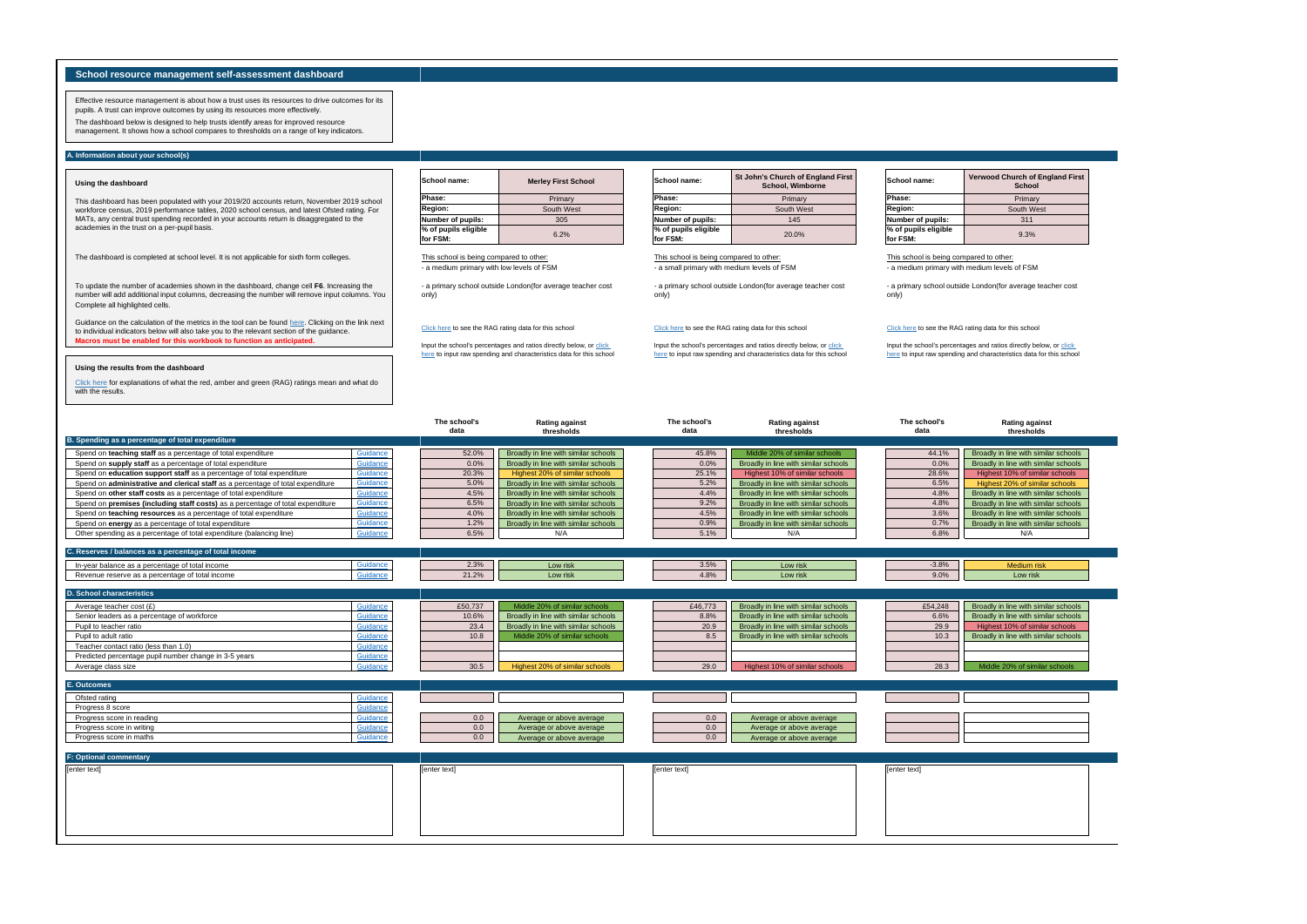**Macros must be enabled for this workbook to function as anticipated.** [Guidance on the calculation of the metrics in the tool can be found](https://www.gov.uk/government/publications/school-resource-management-self-assessment-tool/dashboard-support-notes) [here. Clicking on th](https://www.gov.uk/government/publications/school-resource-management-self-assessment-tool/dashboard-support-notes)e link next [to individual indicators below will also take you to the relevant section of the guidance.](https://www.gov.uk/government/publications/school-resource-management-self-assessment-tool/dashboard-support-notes)

To update the number of academies shown in the dashboard, change cell **F6**. Increasing the number will add additional input columns, decreasing the number will remove input columns. You Complete all highlighted cells.

Effective resource management is about how a trust uses its resources to drive outcomes for its pupils. A trust can improve outcomes by using its resources more effectively. The dashboard below is designed to help trusts identify areas for improved resource

management. It shows how a school compares to thresholds on a range of key indicators.

# **School resource management self-assessment dashboard**

#### **Using the dashboard**

This dashboard has been populated with your 2019/20 accounts return, November 2019 school workforce census, 2019 performance tables, 2020 school census, and latest Ofsted rating. For MATs, any central trust spending recorded in your accounts return is disaggregated to the academies in the trust on a per-pupil basis.

## **A. Information about your school(s)**

Input the school's percentages and ratios directly below, or click here to input raw spending and characteristics data for this school

## **[Using the results from the dashboard](https://www.gov.uk/government/publications/school-resource-management-self-assessment-tool/dashboard-support-notes)**

[Click here for explanations of what the red, amber and green \(RAG\) ratings mean and](https://www.gov.uk/government/publications/school-resource-management-self-assessment-tool/dashboard-support-notes) what do [with the results.](https://www.gov.uk/government/publications/school-resource-management-self-assessment-tool/dashboard-support-notes)

This school is being compared to other: - a small secondary without sixth form with low levels of FSM

The dashboard is completed at school level. It is not applicable for sixth form colleges.

Input the school's percentages and ratios directly below, or click here to input raw spending and characteristics data for this school

Input the school's percentages and ratios directly below, or click here to input raw spending and characteristics data for this school

|                                                                                 |          | The school's<br>data | <b>Rating against</b><br>thresholds  |              | The school's<br>data | <b>Rating against</b><br>thresholds  | The school's<br>data | Rating aga<br>threshold |
|---------------------------------------------------------------------------------|----------|----------------------|--------------------------------------|--------------|----------------------|--------------------------------------|----------------------|-------------------------|
| B. Spending as a percentage of total expenditure                                |          |                      |                                      |              |                      |                                      |                      |                         |
| Spend on teaching staff as a percentage of total expenditure                    | Guidance | 50.8%                | Broadly in line with similar schools |              | 60.5%                | Highest 20% of similar schools       | 65.4%                | Highest 20% of sim      |
| Spend on supply staff as a percentage of total expenditure                      | Guidance | 0.2%                 | Broadly in line with similar schools |              | 1.7%                 | Middle 20% of similar schools        | 0.5%                 | Broadly in line with si |
| Spend on education support staff as a percentage of total expenditure           | Guidance | 21.4%                | Highest 10% of similar schools       |              | 16.0%                | Highest 10% of similar schools       | 8.9%                 | Middle 20% of simi      |
| Spend on administrative and clerical staff as a percentage of total expenditure | Guidance | 5.7%                 | Broadly in line with similar schools |              | 5.2%                 | Broadly in line with similar schools | 7.0%                 | Broadly in line with si |
| Spend on other staff costs as a percentage of total expenditure                 | Guidance | 2.1%                 | Broadly in line with similar schools |              | 1.5%                 | Broadly in line with similar schools | 1.5%                 | Broadly in line with si |
| Spend on premises (including staff costs) as a percentage of total expenditure  | Guidance | 5.4%                 | Broadly in line with similar schools |              | 5.9%                 | Broadly in line with similar schools | 6.9%                 | Broadly in line with si |
| Spend on teaching resources as a percentage of total expenditure                | Guidance | 8.6%                 | Broadly in line with similar schools |              | 3.4%                 | Lowest 10% of similar schools        | 4.6%                 | Broadly in line with si |
| Spend on energy as a percentage of total expenditure                            | Guidance | 0.6%                 | Broadly in line with similar schools |              | 0.9%                 | Broadly in line with similar schools | 0.8%                 | Broadly in line with si |
| Other spending as a percentage of total expenditure (balancing line)            | Guidance | 5.3%                 | N/A                                  |              | 4.9%                 | N/A                                  | 4.4%                 | N/A                     |
| C. Reserves / balances as a percentage of total income                          |          |                      |                                      |              |                      |                                      |                      |                         |
| In-year balance as a percentage of total income                                 | Guidance | $-6.2%$              | High risk                            |              | 1.5%                 | Low risk                             | 3.9%                 | Low risk                |
| Revenue reserve as a percentage of total income                                 | Guidance | $-18.1%$             | High risk                            |              | 6.6%                 | Low risk                             | 20.1%                | Low risk                |
| <b>D. School characteristics</b>                                                |          |                      |                                      |              |                      |                                      |                      |                         |
| Average teacher cost $(E)$                                                      | Guidance | £54,390              | Broadly in line with similar schools |              | £49,979              | Lowest 20% of similar schools        | £58,294              | Broadly in line with si |
| Senior leaders as a percentage of workforce                                     | Guidance | 5.5%                 | Broadly in line with similar schools |              | 6.4%                 | Middle 20% of similar schools        | 8.1%                 | Middle 20% of simi      |
| Pupil to teacher ratio                                                          | Guidance | 14.3                 | Broadly in line with similar schools |              | 17.6                 | Broadly in line with similar schools | 19.3                 | Broadly in line with si |
| Pupil to adult ratio                                                            | Guidance | 7.2                  | Broadly in line with similar schools |              | 9.3                  | Middle 20% of similar schools        | 11.8                 | Highest 10% of sim      |
| Teacher contact ratio (less than 1.0)                                           | Guidance |                      |                                      |              |                      |                                      |                      |                         |
| Predicted percentage pupil number change in 3-5 years                           | Guidance |                      |                                      |              |                      |                                      |                      |                         |
| Average class size                                                              | Guidance | 22.0                 | Middle 20% of similar schools        |              | 26.0                 | Highest 10% of similar schools       | 26.5                 | Broadly in line with si |
| E. Outcomes                                                                     |          |                      |                                      |              |                      |                                      |                      |                         |
| Ofsted rating                                                                   | Guidance |                      |                                      |              |                      |                                      |                      |                         |
| Progress 8 score                                                                | Guidance |                      |                                      |              | 0.0                  | Average or above average             | 0.0                  | Average or above        |
| Progress score in reading                                                       | Guidance | 0.0                  | Average or above average             |              |                      |                                      |                      |                         |
| Progress score in writing                                                       | Guidance | 0.0                  | Average or above average             |              |                      |                                      |                      |                         |
| Progress score in maths                                                         | Guidance | 0.0                  | Average or above average             |              |                      |                                      |                      |                         |
| <b>F: Optional commentary</b>                                                   |          |                      |                                      |              |                      |                                      |                      |                         |
| [enter text]                                                                    |          | [enter text]         |                                      | [enter text] |                      |                                      | [enter text]         |                         |
|                                                                                 |          |                      |                                      |              |                      |                                      |                      |                         |
|                                                                                 |          |                      |                                      |              |                      |                                      |                      |                         |
|                                                                                 |          |                      |                                      |              |                      |                                      |                      |                         |
|                                                                                 |          |                      |                                      |              |                      |                                      |                      |                         |
|                                                                                 |          |                      |                                      |              |                      |                                      |                      |                         |
|                                                                                 |          |                      |                                      |              |                      |                                      |                      |                         |

| ton Church of England<br><b>First School</b> | School name:                     | Allenbourn Middle School     | School name:                     | <b>Lockyer's Middle School</b> |
|----------------------------------------------|----------------------------------|------------------------------|----------------------------------|--------------------------------|
| Primary                                      | Phase:                           | Secondary without sixth form | Phase:                           | Secondary without sixth form   |
| South West                                   | <b>Region:</b>                   | South West                   | Region:                          | South West                     |
| 66                                           | Number of pupils:                | 579                          | Number of pupils:                | 439                            |
| 12.1%                                        | % of pupils eligible<br>for FSM: | 10.7%                        | % of pupils eligible<br>for FSM: | 9.6%                           |





| School name:                     | <b>Witchampton Church of England</b><br><b>First School</b> |
|----------------------------------|-------------------------------------------------------------|
| Phase:                           | Primary                                                     |
| Region:                          | South West                                                  |
| Number of pupils:                | 66                                                          |
| % of pupils eligible<br>for FSM: | 12.1%                                                       |

- a secondary school without a sixth form outside London(for

| <b>School name:</b>              | <b>Lockyer's Middle School</b> |
|----------------------------------|--------------------------------|
| Phase:                           | Secondary without sixth form   |
| Region:                          | South West                     |
| Number of pupils:                | 439                            |
| % of pupils eligible<br>for FSM: | 9.6%                           |

average teacher cost only)

# Click here to see the RAG rating data for this school

This school is being compared to other: - a medium secondary without sixth form with medium levels

of FSM - a secondary school without a sixth form outside London(for average teacher cost only)

#### Click here to see the RAG rating data for this school

This school is being compared to other: - a very small primary with medium levels of FSM

- a primary school outside London(for average teacher cost only)

#### Click here to see the RAG rating data for this school